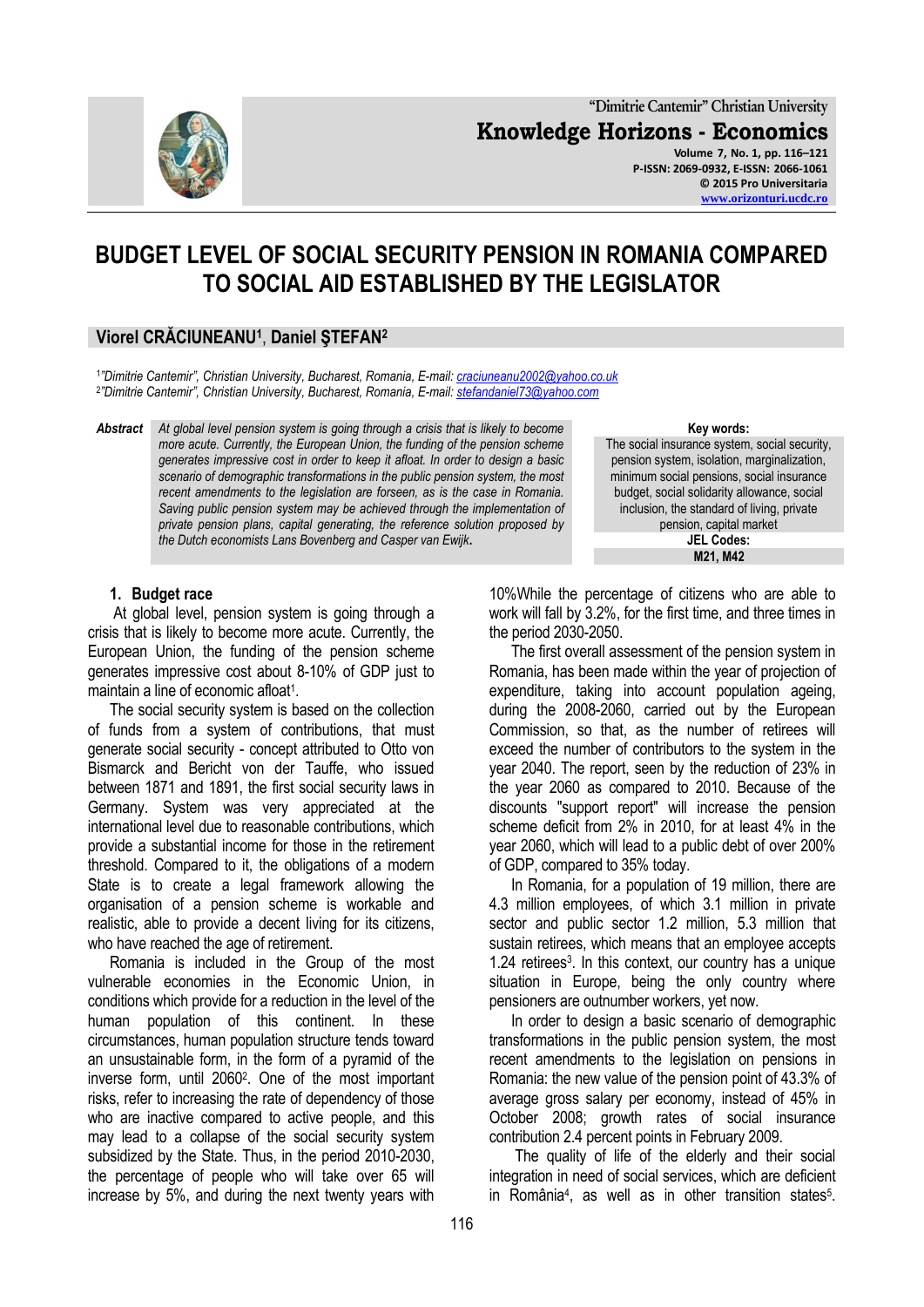Superficial identification of the needs of older people, the need for quality in the rural areas and differences between urban and rural areas in between are some of the current problems with which European governments are facing. Economic problems of the elderly, are related to low income; reduced subsistence level; social problems: isolation, marginalized, retirement; the moral: infrin–gement of legitimate rights, have negative repercussions on the health status of these persons.

Reducing the number of contributors to the social insurance budget and increasing the number of pensioners in the macro social insurance sectors, Romania has imposed measures, for the gradual increase in the retirement age, pensions, public holding recalculation of pension pillars: pillar I, the public pension system, pillar II, the compulsory private pension scheme, pillar III, optional private pension system<sup>6</sup>.

### **2. The current law. Grounds for change**

It is necessary to have a look at the retrospective traveled from the pension scheme, in Romania, in order to observe the progress that has been made and to design future actions. During 1990-2013 there were four stages of reforming the system of pensii<sup>7</sup>.

1990-2000 period, with some positive legislative measures for the financial sustainability of the system, others less, to support certain categories of persons or to avoid popular movements.

2001-2004 stage, characterized by the appearance of a normative<sup>8</sup> framework which provided for the gradual increase of: retirement age from 57 to 60 years for women and 61 to 65 years for men, a gradual increase of the minimum contribution period of internship for both sexes from 10 to 15 years, until 2014, and a calculation of pensions based on a points systemthat will take into account the income their entire career.

2005-2010 stage, characterized by: implementation of a legal framework cross-pillar pensions, materialised through the creation of a Commission to monitor the Private Pension System, and the implementation of pillars II and III; consolidation of the first pillar, materialized by eliminating non-contributory pensions such as: farmers ' pensions, allowances for child-rearing and child care, sick leave, minimum social pension financed entirely from the State budget.

2010-2013 phase, characterised by: implementation of a law<sup>9</sup> materialized mainly through: increasing the standard age of retirement, the integration of persons of special system, fixing the amount of the pension, discouraging early retirement or invalidity social pension level, setting minimum guaranteed.

#### **3. Case study**

To understand the implications at the macroeco– nomic level, the authors have made reference to a case that takes into account social and microeconomic levels in the local countryside, regarded as one of the most disadvantaged social categories both in institutional terms, but also economically.

A pensioner, as wife, requested inclusion of the survivor's pension after the Sustainer died at 02.02.2012, based on a standard on the basis of decision 04.07.2012. Having regard to the legal provisions<sup>10</sup>, which specifies: *"the surviving spouse of a person who, at the time of death, the quality of the pensioner, as the case may, in the public pension system [...] shall be entitled, upon request, [...], a monthly ' aid ', while ' monthly Aid shall be granted to the surviving spouse at the time of the request meets the following conditions: (a) (b) cumulatively) is retired from the public pension system and has at least the standard retirement age, [...]; b) does not qualify for a pension from other systems for non-public system; c) not remarried after the death of her husband; d) duration of the marriage with her husband who passed away was at least 10 years; […]; f) domiciled in Romania. Keep in mind the provisions of the EC specifies: "monthly Aid shall be granted in the event that the amounts of pension rights carried out at the request of the parties concerned are less than 364 lei the surviving spouse pension benefit determined under the provisions of law No. 19 of 2000 ".* 

County retirement home has examined the docu– ments in the dossier on the basis of legal retirement framework <sup>11</sup>, and has admitted the application of the applicant's retirement, female, born 28.03.1932, and established right to retirement pension insurance, pension code N31, amounting to 226 lei, on the basis of a decision dated 26.04.2012. The rights have been established since 01.03.2012, in percentage of 50% from the annual average score achieved by the proponent in accordance with normative documents in law<sup>12</sup> .

The retiree has requested monthly aid under law<sup>13</sup>, with the request dated 12.03.2012. County Retirement Home has examined the documents annexed to the application and has admitted fixing the aid monthly, no. I 10, in the amount of 110 lei, starting 01.04.2012, on the ground of decision dated 04.07.2012.

County retirement home has subsequently checked the setting and payment of the corresponding rights for the retirement of the person concerned residing in Dârmăneşti Commune, Argeş County, and found the following:

During the period 01.04.2012-01.08.2012 have been paid and received by the pensioner, of undue entitlements totalling 446 lei, determined according to the report, having regard to the report drawn up by the Payment Service and Benefits from the date of 20.07.2012.

According to legal provisions<sup>14</sup>, pursuant to the provisions of the Constitution of the task recipient willing to flow totalling 446 lei, and the decision of 11.09.2012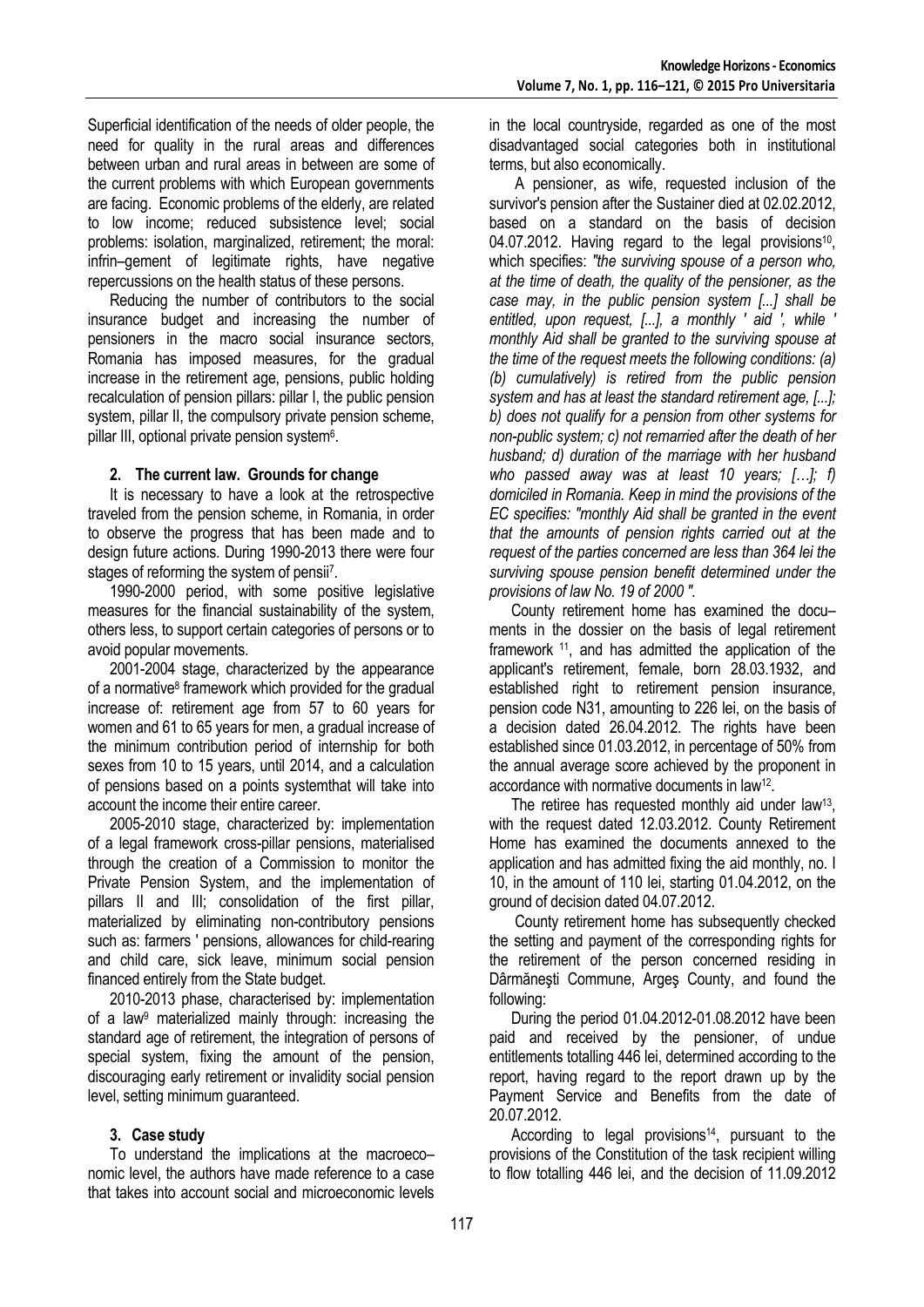concerning the recovery of sums wrongly paid by way of social security benefits.

According to the law provisions<sup>15</sup>, the pensioner has lodged an appeal against the decision of 11.09.2012. For the purposes of this decision, an amendment issued by the defendant with violation and misapplication of the law on the one hand, and on the other hand it is claimed another reality, in the sense that the defendant has not complied with the provisions of the law<sup>16</sup> through nonpayment of aid along with a pension in payment to reach the total of 364, neither before nor after the increase in value of the pension at the time of issuing the decision in 26.04.2012. County Pension House, argues in defense of the following:

a) in accordance with the public system<sup>17</sup>, retirees pensioners resident in Romania, regardless of the date on which the pension benefits of a social allowance for retirees if the amount of the pension, or the payment due is less than the guaranteed minimum social pension level;

b) in this regard, contestatoarea have a rate of pension of 226 lei, while the social allowance for retirees was \$350 in 2012, according to law<sup>18</sup> which leads to the conclusion that: called was entitled to a social allowance up to the amount of 124 million lei;

c) this is reinforced and the what: legally<sup>19</sup> *"if persons entitled to cumulate, so one or more of the pension rights* 

*of the public system and the pension systems are not integrated, as well as of rights established and paid public pension system on the basis of special law, granting the minimum social pension is guaranteed level of cumulative amounts of all such income";*

d) Flow in the amount of \$ 446 established by decision of the 11.09.2012 representing the social allowance was compensated with due monthly on the basis of the decision of the 04.07.2012 for 01.04.2012- 01.08.2012 period.

2013, finds useful, relevant and conclusive proof with contabilă2 expertise, with the following objective: "to check that the flow rate established by the contested decision in 11.09.2012 was correctly determined in relation to the documents submitted to the pension of the legal texts in force at the time of the formulation of the request".

In order to resolve the case, the Court of the County, Civil Division for Labour Disputes and social security in open court from 11.10.2013 finds useful, relevant and conclusive proof with accounting expertise20, having regard to the following objective: "to check that the flow rate established by the contested decision in 11.09.2012 was correctly determined in relation to the documents submitted to the pension of the legal texts in force at the time of the formulation of the request".

| Luna/ | Pensia de   | Indemn. | Luna virări/ | Total venit | Pensia       | Indemn.    | Indemn. | Dif.        |
|-------|-------------|---------|--------------|-------------|--------------|------------|---------|-------------|
| 2012  | Asigurări   | Socială | 2012         | Primit      | De asigurări | . 10 Legea | Socială |             |
|       | Sociale/n31 | O.g.6/  |              |             | Sociale      | 578/2004   | O.G.6/  |             |
|       |             | 2009    |              |             | Solicitată   | Solicitată | 2009    |             |
| 0     |             | 2       |              | $1+2=4$     | 5            | 6          |         | $5+6+7-4=8$ |
| 03    | 226         | 124     | 05           | 350         | 226          |            | 124     |             |
| 04    | 226         | 124     | 05           | 350         | 226          | 110        | 124     | 110         |
| 05    | 226         | 124     | 05           | 350         | 226          | 110        | 124     | 110         |
| 06    | 226         | 124     | 06           | 350         | 226          | $113*$     | 124     | 113         |
| 07    | 226         | 124     | 07           | 350         | 226          | $113*$     | 124     | 113         |

*Table 1.*

\*amount modified on legal ground<sup>21</sup>.

Resulting from Table No. 1: a) in may 2012, the County House of Pensions was paid the sum total of 1,050 Lions players: 678 lei (226 x 3 = Pension insurance on March, April and may 2012) and 372 lei (124  $\times$  3 = Social Allowance on March, April and may 2012);

b) in June 2012, the County House of Pensions was paid the full amount of 350 lei: 226 lei social security Pension for the month of June 2012 and 124 social Allowance Law June 2012;

c) in July 2012, the County House of Pensions was paid the full amount of 350 lei: 226 lei social security pension for the month of July, 2012 and 124 Social Allowance on lei July 2012;

d) column 5, represent the so-called rights, required, in the form of social security pension, pension code N31, amounting to 226 lei, from withing the decision, 26.04. 2012;

e) column 6, represents the so-called rights, requested help in the form of monthly, no. 10, in the amount of 110 lei, as of 01.04.2012, on the basis of decision 04.07.2012;

f) column 7, represents the so-called rights, due, in the form of social allowance for pensioners in the amount of \$ legii1 based on 124, establishing social allowance for retirees up to the sum of 350 lei in 2012;

column 8 g), represents the difference between the total amount of duties required by the called, and the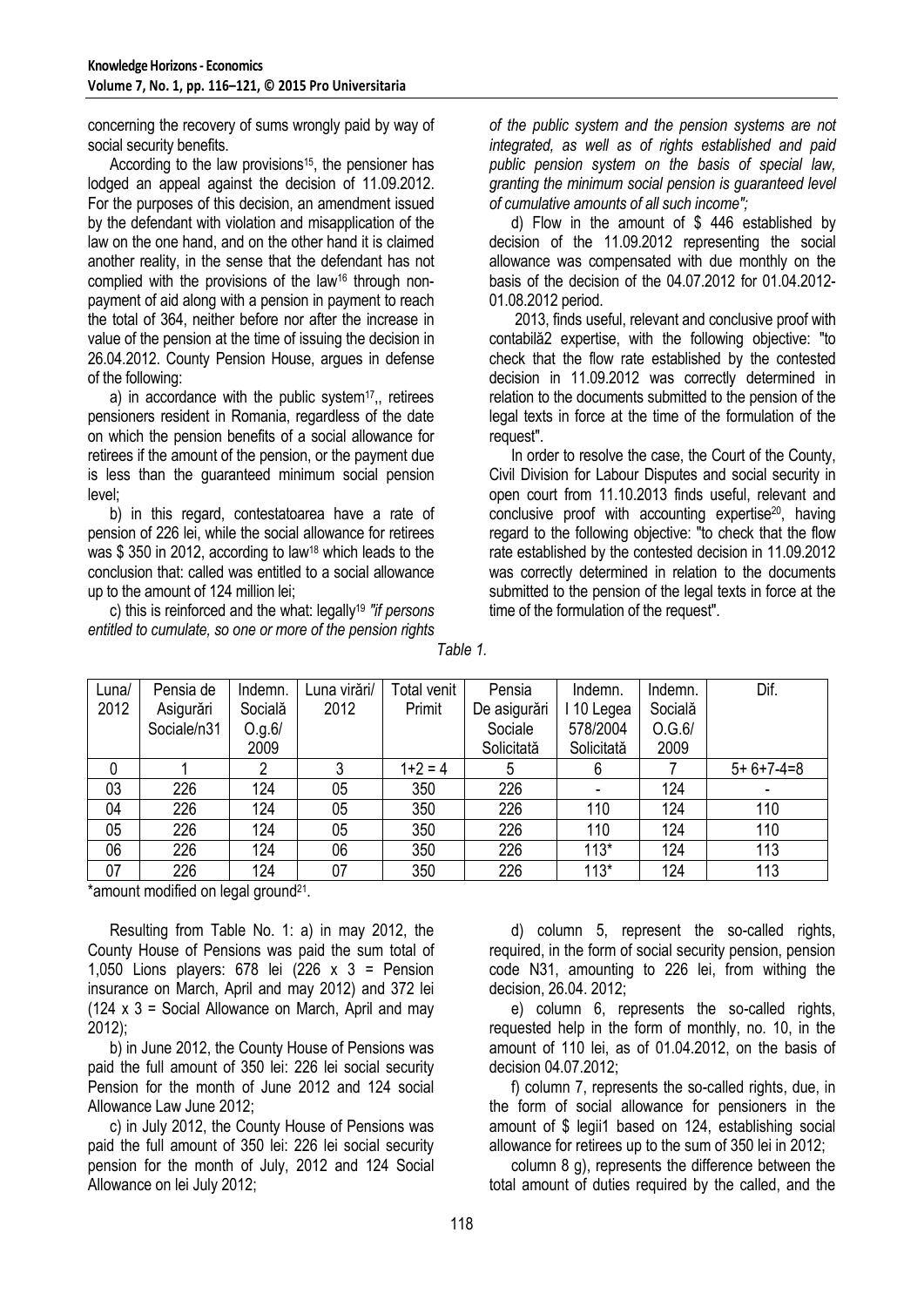total amount of duties due and paid by the County retirement Home, which accumulated in the period 01.04.2012-01.08.2012 the amount of \$ 446 (110 lei per month April  $+$  110 lei per month  $+$  \$ 113 a month June + July \$ 113) that correspond to the amount stated in the decision of 11.09.2012.

After analyzing all these bureaucratic, legal aspects has come to the conclusion that the pensioner in question have the following rights during the period 01.04.2012-01.08.2012:

a) the right to social insurance pension, pension code N31, amounting to 226 lei, decision of 26.04.2012, in accordance with the legal framework $22$ , for the period 01.04.2012 - 01.08.2012;

b) using monthly aid no. I 10, in the amount of 110 lei, decision of 04.07.2012, according to the legal framework<sup>23</sup> for the period  $01.04.2012 - 01.06.2012$ ;

c) using monthly aid , no. I 10, in the amount of 113 lei, in the legal framework<sup>24</sup> and decision dated 04.07.2012, during the period June 1st-01.08.2012;

d) the right to minimum social pension in the amount of 14 lei, based on the legal framework<sup>25</sup> during 01.04.2012 legal4-June 1st;

e) the right to minimum social pensions, in amount of 11 lei, on the basis of legal framework26, during the period June 1st-01.08.2012.

On the other hand, the pensioner's approach is justified, taking into account the amount of monthly assistance of 113 Ron actually represent the equivalent of € 24,63 = (113 euro: 4,5885 lei per euro), calculated at the exchange rate established by NATIONAL BANK on the date of 01.08.2012, in the condition in which the amount of the minimum pension is  $\epsilon$  76,28 = (350 lei: 4,5885 lei per euro), compared to 174,35 euro = (800 lei:4,5885 lei/euro) is the average amount of the pension in Romania, 1620 in Greece, Italy, in 1141 437 euros in Poland, the Czech Republic, euro 390 332 in Hungary, 321 euros in Croatia and 145 euros in Bulgaria<sup>27</sup>.

### **4. Conclusions. Proposals**

Demographic Fluctuations proposals over the next 50 years are accelerated the aging process of the population of Europe is presented in the form of factors: solidarity and social inclusion of people in the third age, stage and can materialize through a series of concrete measures taken on behalf of such persons, by interested parties in this field<sup>28</sup>.

The main solutions identified in most European Member States relate to coordination between the retirement age and increasing life expectancy, to limit the access to early retirement schemes and establishment of incentives to postpone retirement on the labour market. These measures should result in increasing the rate of participation of older workers,

lowering the rate of economic dependence of employees of România<sup>29</sup>.

However, legislative changes made by Governments in the form of tax advantages, which can determine investment attractive to employees and employers in the private sector, in the form of pensions30. In addition, the introduction of private retirement system in the countries of Eastern Europe can offer a temporary economic stability of these countries<sup>31</sup>. The development of private pension system requires a proper management of risks in the context of reform of the system of pensions<sup>32</sup> and of the sustainability of the pension funds of proper decision according to invest<sup>33</sup>. Aspects of political solidarity of the European Union has a powerful instrumentation through the European structural funds allocation to the regionale municipalities<sup>34</sup>.

In conclusion, saving the public pension system in Romania, can be achieved through the implementation of private pension plans, generating capital, so that the social security system for the elderly should be a tool for economic growth. In this respect, Dutch economists Bovenberg Lans and Casper van Ewijk have proposed raising the standard of living, based on private pension funds, a capital market for financing the investment, which should be regulated at European level, and that will take into account the effective risk between the member states<sup>35</sup>. The authors of the article have in mind and clarifying the law, from the point of view of the spetelor institutionate, as is the case for monthly aid to the surviving spouse.

### **References**

[1]Ashish Agarwal & Monica Gupta, 2005, *"Pension funds may get tax breaks"*, New Delhi, February, 14, 2005, Published by: Business Standard, Published Date: August, 06, 2005;

[2]Alexe Ileana, Tatomir Cristina Flavia, 2012, *"Together or Apart ?. Structural Funds and Real Convergence in the new member state"*, [http://ideas.repec.org/a/ora/journl/v1y2012i2p63-](http://ideas.repec.org/a/ora/journl/v1y2012i2p63-69.html) [69.html ;](http://ideas.repec.org/a/ora/journl/v1y2012i2p63-69.html)

[3]Alexandru Sălceanu, 2013, *"Overcoming the Crisis of the Social Insurance System – between Theory and Prantice"*, Economic Insights and Challenges, volumul II, nr.1, pp:135- 142;

[4]Bove nbe rg Lans, Casper Van Ewijk, 2011,*"Good Pension Embrace and Share Risc: Private Pension Stimulate EU Capital Market"*, CPB Netherlands Bureau for Policy Analysis, CPB Policy Brief 2011/07, pp:1-14;

[5]Ciobotea Adina, Oaca Sorina Cristina, 2011, *"Investment Decisions in the Romanian Pension Funds"*,

[http://ideas.repec.org/a/ovi/oviste/v11y2011i1p359-](http://ideas.repec.org/a/ovi/oviste/v11y2011i1p359-362.html) [362.html;](http://ideas.repec.org/a/ovi/oviste/v11y2011i1p359-362.html)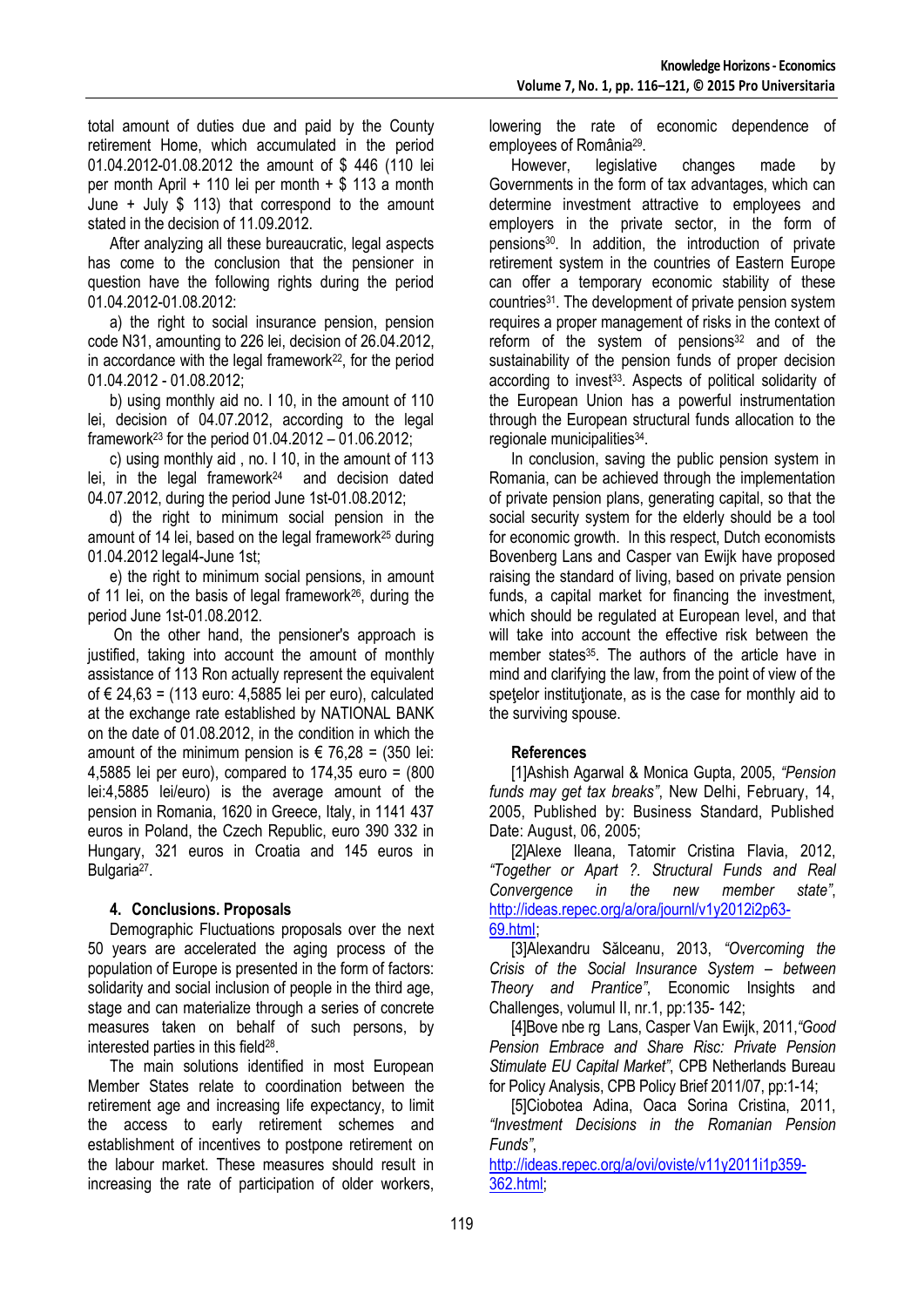[6]Crăciuneanu Viorel, 2013, *"Asigurări şi protecţie socială. Suport de curs"*, Editura Universitară, București, pp:1-204;

[7]Crăciuneanu Viorel, 2013, *"Raportul de expertiză contabilă în dosarul civil nr.22462/109/2012''*, înregistrat sub nr.297 din 02.12.2013 la Tribunalul Argeş, Secţia pentru Conflicte de Muncă şi Asigurări Sociale, pp:1-11;

[8]Emlet Charles A., Hokenstad Merl C., 2001, *"Geriatric Home and Community Based Care Training Project for Transitional Societes from Central and Eastern Europe Through Asia"*, Gerontology and Geriatrics Education 21 (4), pp: 55-64;

[9]European Commission, 2009,*"Ageing Report 2009 - Pension schemes and pension projections in the EU-27 Member States – 2008 - 2060"*, European Economy Occasional papers, no.56, pp:331-350;

[10]European Commission, 2009, *"Ageing Report - 2009. Economic and budgetary projections for the EU-27Member States (2008-2060). Statistical Annex"*, European Economy, ISSN0379-0991,no. 2, pp:20- 145;

[11]European Commission, 2012, *"The 2012 Ageing Report - Economic and budgetary projections for the EU-27Member States (2010-2060)"*, European Economy, no. 2, pp:21-146;

[12]Georges de Menil, 2000, *"A Comment on the Place of Funded Pensions in Transition Economies"*, [http://ideas.repec.org/a/kap/itaxpf/v7y2000i4p431-](http://ideas.repec.org/a/kap/itaxpf/v7y2000i4p431-%20444.html) [444.html;](http://ideas.repec.org/a/kap/itaxpf/v7y2000i4p431-%20444.html) 

[13]Gîrleanu-Şoitu Daniela, 2002, *"Vulnerabilitatea vârstei a treia. Aspecte teoretico-practice"*, în volumul *"Populaţii vulnerabile şi fenomene de automarginalizare",*coordonator V.Miftode, Editura Lumen, Iaşi, pp:47-104;

[14]Gîrleanu-Şoitu Daniela, 2006, *"Vîrsta a treia"*, Colecția Universitaria, Seria Sociologie, Editura Institutul European, Iaşi, pp.1-232;

[15]Marinaş Marius-Corneliu, Socol Cristian, Socol Aura-Gabriela, Hrebenciuc Andrei, 2011, *"Threatens to long-term sustainability of pension system in Romania"*, International Proceedings of Economics Development and Research, volume 2, pp:6-9;

[16]Podoabă Lucia, Oprean Delia, 2013, *"An Empirical Study of Economic Alternatives for the Elderly in Romania"*, Annals of the "Constantin Brâncuşi" University of Târgu Jiu, Economy Series, Issue 2/2013, pp:47-55;

[17]Ivănuş Liliana, Isac Claudia, Răscolean Ilie, 2009, *"Development of Privately Managed Pension Funds in the Context of Pension Reform",* [http://ideas.repec.org/a/pet/annals/v9i2y2009p67-](http://ideas.repec.org/a/pet/annals/v9i2y2009p67-72.html) [72.html;](http://ideas.repec.org/a/pet/annals/v9i2y2009p67-72.html)

[18]Veiga Linda, 2012, *"Determinants of the assignment of the EU funds to Portuguese municipalities"*,

[http://ideas.repec.org/a/kap/pubcho/v153y2012i1p215-](http://ideas.repec.org/a/kap/pubcho/v153y2012i1p215-233.html) [233.html;](http://ideas.repec.org/a/kap/pubcho/v153y2012i1p215-233.html)

[19]Hotărârea nr.69 din 23.01.2008 pentru aprobarea Normelor metodologice de aplicare a prevederilor Legii nr. 578 din 2004 privind acordarea unui ajutor lunar pentru sotul supravietuitor, publicată în Monitorul Oficial nr.67 din 29.01.2008;

[20]Hotărârea nr.257 din 20.03.2011 pentru aprobarea Normelor de aplicare a prevederilor Legii nr. 263 din 2010 privind sistemul unitar de pensii publice, publicată în Monitorul Oficial nr.214 din 28.03.2011;

[21]Legea nr.19 din 17.03.2000 privind sistemul public de pensii, publicată în Monitorul Oficial nr.140 din 01.04.2000, cu modificările şi completările ulterioare;

[22]Legea nr. 578 din 14.12.2004 privind acordarea unui ajutor lunar pentru soţul supravieţuitor, publicată în Monitorul Oficial nr.1223 din 20.12.2004;

[23]Legea nr.118 din 30.06.2010 privind unele măsuri necesare în vederea restabilirii echilibrului bugetar, publicată în Monitorul Oficial nr.441 din 30.06.2010;

[24]Legea nr.263 din 16.12.2010 privind sistemul unitar de pensii publice, publicată în Monitorul Oficial nr.852 din 20.12.2010;

[25]Legea nr.293 din 21.12.2011 privind bugetul de stat pe anul 2012, publicată în Monitorul Oficial nr. 914 din 22.12.2011;

[26]Ordonanţa nr.6 din 18.02.2009 privind instituirea pensiei sociale minime garantate, publicată în Monitorul Oficial nr.107 din 23.02.2009;

[27]Ordonanta nr.19 din 16.05.2012 privind aprobarea unor măsuri pentru recuperarea reducerilor salariale, publicată în Monitorul Oficial nr.340 din 18.05.2012.

<sup>-</sup><sup>1</sup> Alexandru Sălceanu, 2013, "Overcoming the Crisis of the Social Insurance System – between Theory and Prantice", Economic Insights and Challenges, volume II, nr.1, pp. 135- 142.

<sup>2</sup> Marinaş Marius-Corneliu, Socol Cristian, Socol Aura-Gabriela, Hrebenciuc Andrei, "Threatens to long-term sustainability of pension system in Romania", 2011.

<sup>3</sup> Podoabă Lucia, Oprean Delia, "An Empirical Study of Economic Alternatives for the Elderly in Romania", 2013.

<sup>4</sup> Gîrleanu-Şoitu Daniela, 2006, "The Third Age", Universitaria Collection, Sociology Series, The publishing House of the Iaşi European Institute. Gîrleanu-Şoitu Daniela, 2002, "The Vulnerability of the Thord Age. Practical and Theoretical Aspects", in volume "Vulnerable Populations and Self-Marginalization Phenomena", V.Miftode editor, Lumen Publishing House, Iaşi.